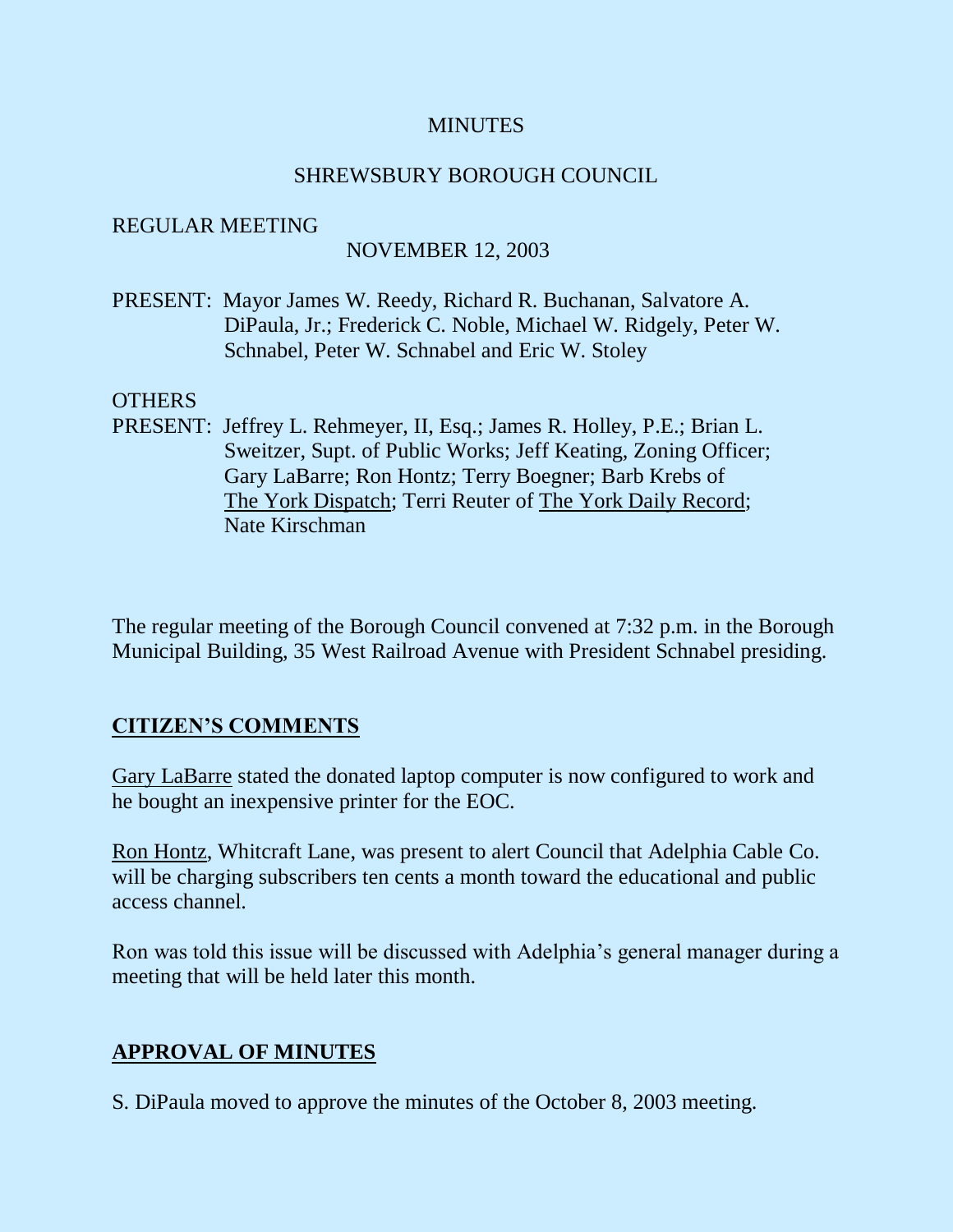E. Stoley seconded. The motion carried with all in favor.

# **APPROVAL OF EXPENDITURES AND REPORT OF ACCOUNTS**

M. Ridgely moved to approve the expenditures and report of accounts for September.

F. Noble seconded. The motion carried with all in favor.

# **BILLS**

- James R. Holley & Assoc. Forest Lakes pump station \$624.90; general engineering \$898.90; Kirschner Road sewer repair \$1,983.25
- Kimberly M. Dettinger bookkeeping services for October 19 hours \$380.00
- CGA Law Firm general account through 9/29/03 \$5,133.00

M. Ridgely moved to approve payment of the above invoices.

E. Stoley seconded. The motion carried with all in favor.

# **SUBDIVISION AND LAND DEVELOPMENT BUSINESS**

Shrewsbury Commerce Park – Revised Preliminary subdivision plan #2003-4 property located along Constitution Avenue

The developer asked for an extension until the December meeting.

# Reduction in Letters of Credit for Valley View Grove

The Columbia Bank Letter of Credit # 1448 can be reduced by an amount of \$62,398.00 for a balance of \$898,450.35 and the Insco Insurance Service bond # 893315 S can be reduced by an amount of \$97,435.00 for a balance of \$253,642.10.

F. Noble moved to approve the reductions of the two letters of credit. E. Stoley seconded. The motion carried with all in favor.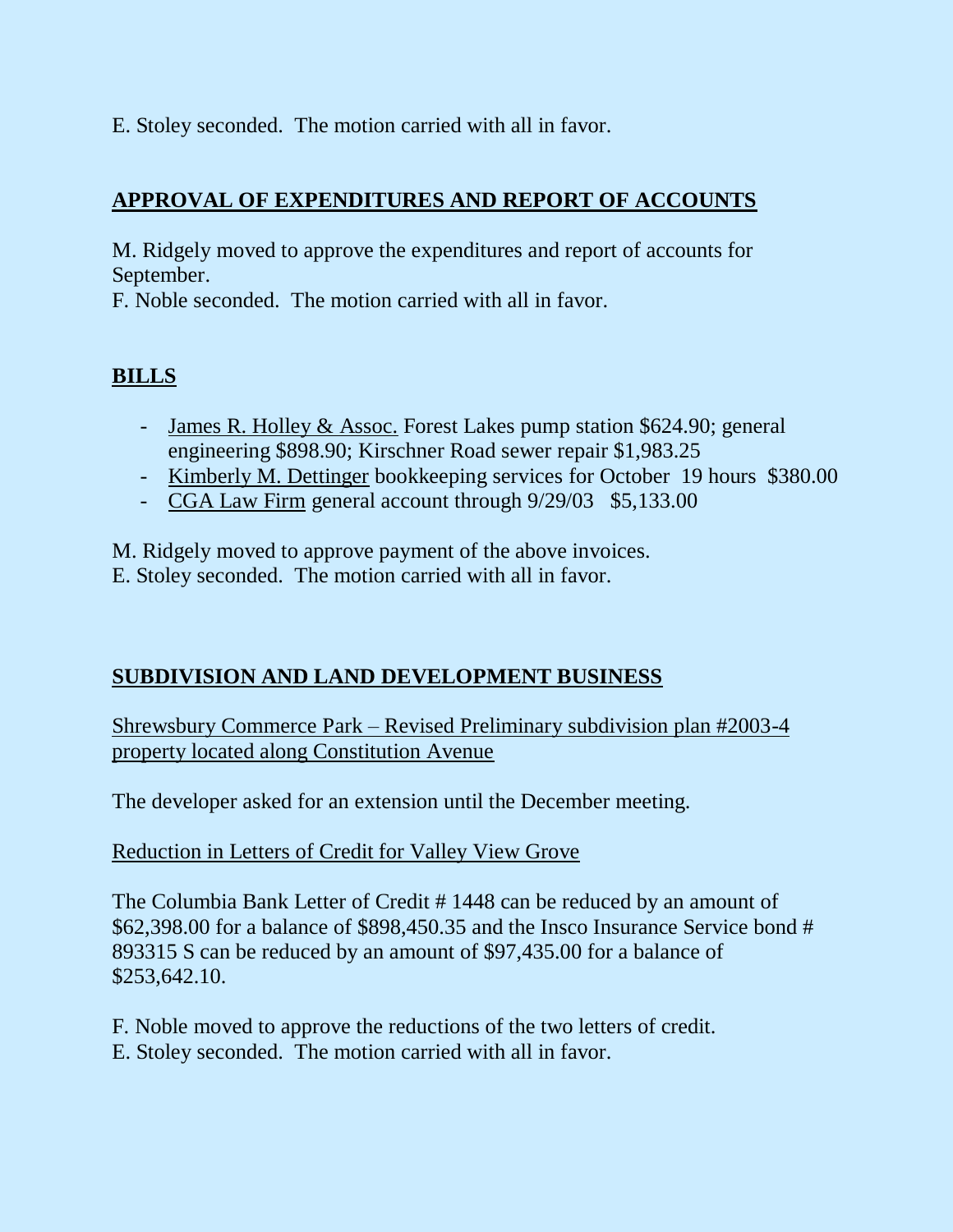# **Zoning Officer/BOCA Inspector**

Jeff said he issued a permit for a temporary sales trailer to be placed at the Valley View Grove development.

# **OTHER REPORTS**

### **Water & Sewer**

#### Sewer Bid for Kirschner Road Replacement

Three bids were received. The base bid is for replacement of 608 feet and the alternate bid is for replacement of 185 feet of pipe:

| <b>Bidder</b>                  | <b>Base Bid</b> | <b>Alternate Bid</b> |
|--------------------------------|-----------------|----------------------|
| <b>Springfield Contractors</b> | \$63,416.00     | \$33,870.00          |
| <b>Gregory Contractors</b>     | \$66,270.00     | \$39,775.00          |
| <b>Kinsley Construction</b>    | \$74,598.00     | \$36,810.00          |

F. Noble moved to accept the alternate bid of Springfield Contractors in the amount of \$33,870.00 and to get pricing on the two other repairs in this area from the same contractor.

M. Ridgely seconded. The motion carried with all in favor.

This will be discussed further at the November 19 budget meeting.

R. Buchanan entered the meeting at 8:01 p.m.

#### Bulk Caustic Soda Tanks

The new tanks have been installed at a cost of \$11,900.00. The tanks are in the process of being registered with DEP.

#### New Wells

The next meeting of the Susquehanna River Basin Commission is December 11 and we are sending a letter to remind them the new wells should be on their agenda for approval.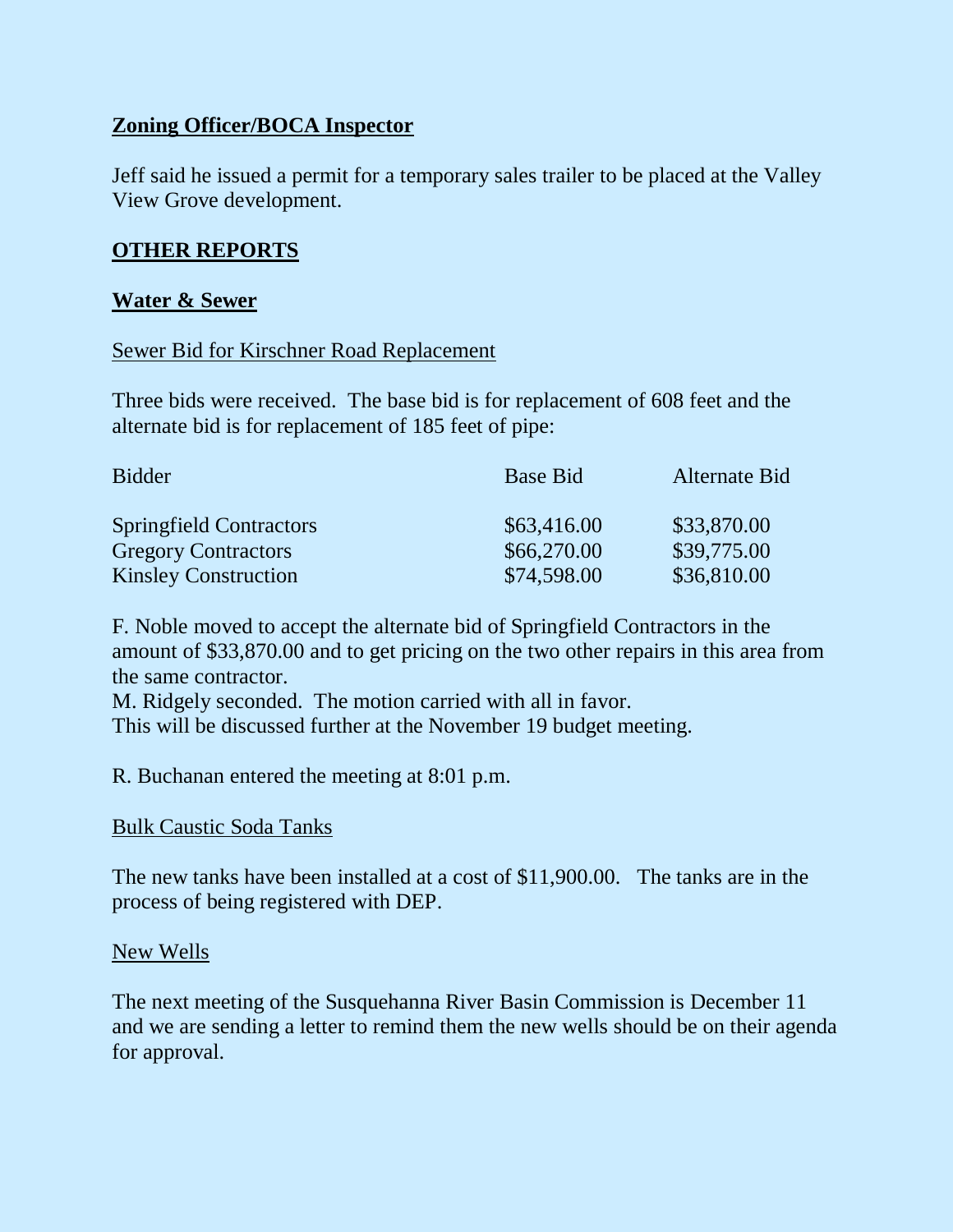# Treatment Plant Update

E. Stoley stated DEP has let up on the phosphorous permit changes but New Freedom Borough will need to install pumps in order to meet the continuous flow requirements for discharge into the creek.

# **Public Roads & Lighting**

### Drainage Issues

The property owner at 52 Lisburn Avenue is not satisfied with the bump placed at the end of his driveway to keep rain water from entering his neighbor's property.

# **Public Lands & Buildings and Finance** – Michael W. Ridgely

### Adopt Tentative 2004 Budget

The budget calls for an increase in the tax rate from 1.07 to 1.6 which is the first increase since 1992. The per capita tax is being eliminated.

M. Ridgely moved to adopt the tentative 2004 budget. R. Buchanan seconded. The motion carried with all in favor.

There will be a budget meeting on November 19.

#### New Christmas Tree

A 14" high Blue Spruce has been planted and will be shaped after the holiday season. Electric service for next year will be installed by extending service from the public works garage.

M. Ridgely moved to approve the extension of electric service to the new tree from the public works garage.

F. Noble seconded. The motion carried with all in favor.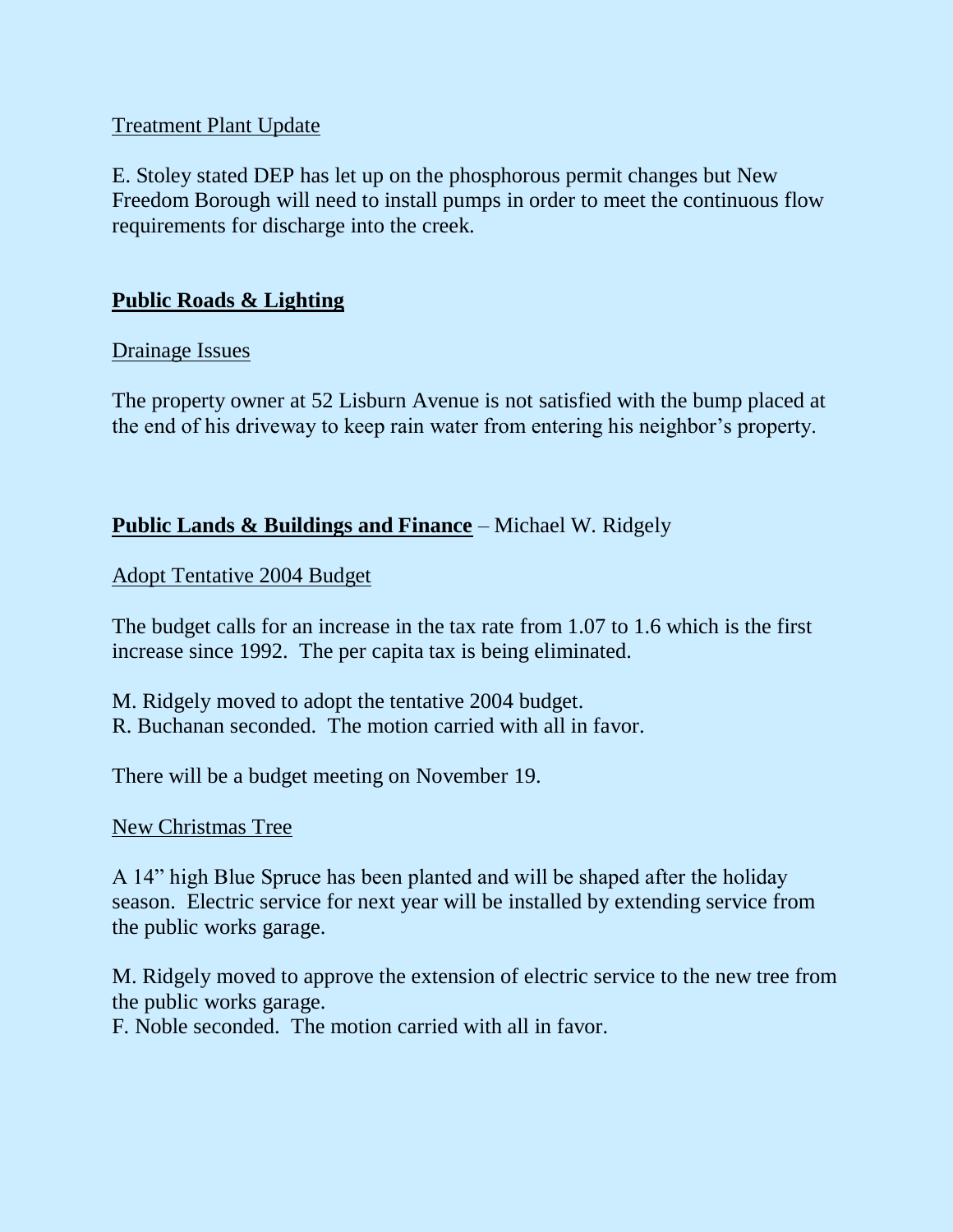# **ENGINEER'S REPORT**

# Turn Back Project – Constitution Ave.

Eng. Holley stated his firm has been asked by New Freedom Borough to estimate the cost to upgrade Constitution Avenue by way of a turn back project with the State. There is a section of the road in the Borough and about a two-block length in Shrewsbury Township. Jim has a concern that two culverts under the road in the Township portion are not in very good condition. There is a section in the Borough that floods.

# Left Turn Lane at the Square

Jim stated he has not heard back yet from the County Traffic Engineer regarding the feasibility of a left-turn lane westbound on West Forrest Avenue.

# Mt. Airy Road and Cardinal Drive Intersection

Jim stated there was a meeting at the site regarding a complaint that vehicles are in each other's lane of travel on Mt. Airy Road as a vehicle sits to turn left onto Cardinal Drive from Mt. Airy Road and as a vehicle sits to turn left into the shopping center. During the meeting, this was not observed but was tested by Jim and another person at the meeting and they did not have any problem making their turns. If you stay back and don't creep forward, there is no problem and PennDOT did not find any problem with this intersection. The major problem is motorists turning left onto Mt. Airy Road when only a right turn is permitted and motorists are going straight into the shopping center from Cardinal Drive. PennDOT recommended the police sit there for a few days and issue citations.

# York Water Company Meter Readings

Jim spoke with the President who indicated they will provide the monthly meter readings free of charge in any format we desire.

# **SOLICITOR'S REPORT**

Jeff introduced Caryann Sculley, a member of his firm who is observing the meeting.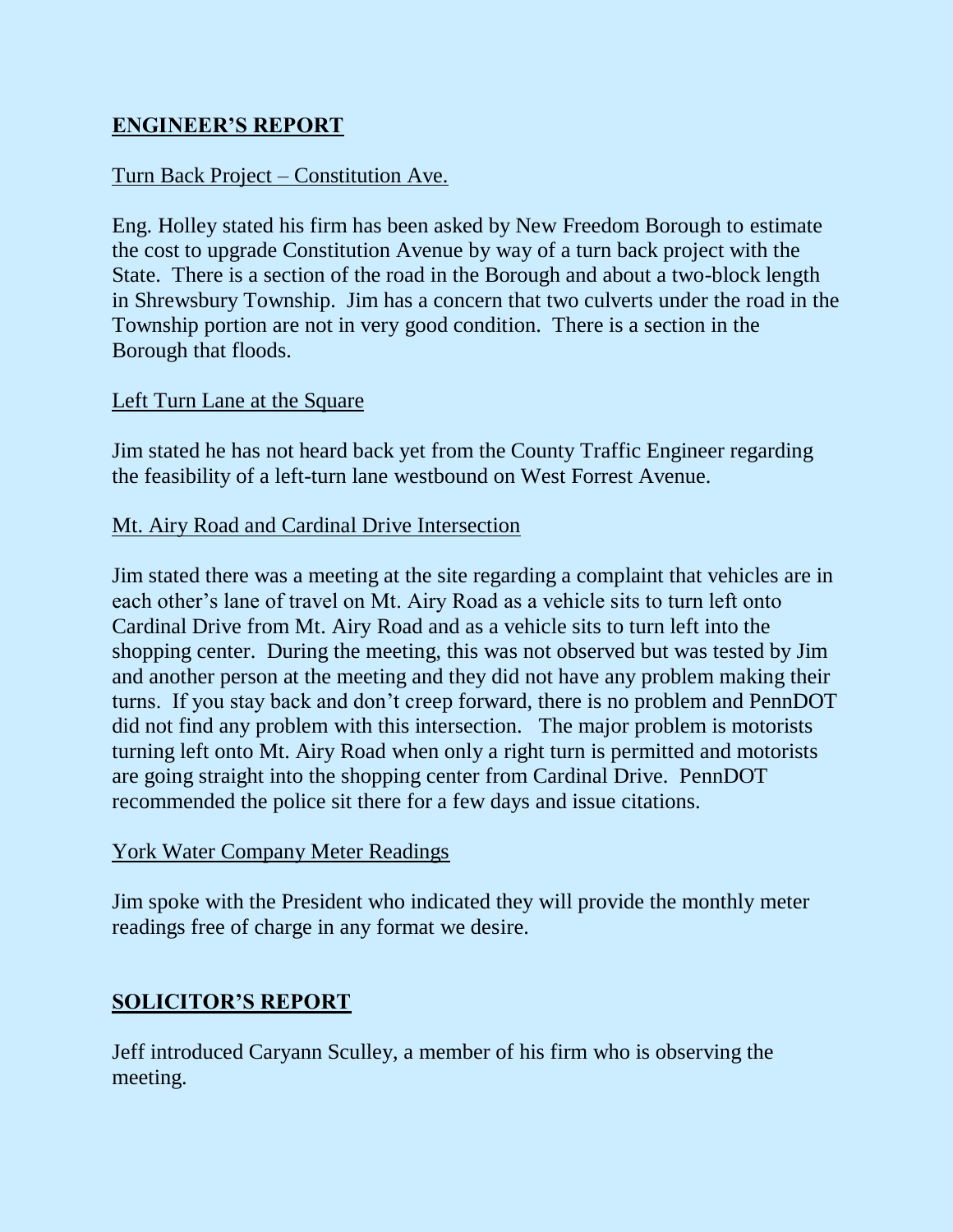#### Nuisance Ordinance

M. Ridgley moved to adopt Ordinance 2003-7, the Nuisance Ordinance. S. DiPaula seconded. Roll call vote:

| <b>Buchanan</b> | yes, in favor |
|-----------------|---------------|
| DiPaula         | yes, in favor |
| <b>Noble</b>    | yes, in favor |
| Ridgely         | yes, in favor |
| Stoley          | no, opposed   |
| Schnabel        | yes, in favor |

The motion carried.

### Year-End Meeting/Tax Ordinances

Jeff will advertise the year-end tax ordinances for adoption either at the December 10 or 17 meetings.

#### Refuse Service Agreement

The agreement will be signed next month.

#### Jacobson Zoning Hearing

The hearing was held on November 6, but no decision was rendered.

#### Truck Parking on Hill Street

The trucks have been removed by Grim's Glass but there is a question of whether they were forced to move them or whether they did it to be cooperative.

#### Freedom Systems

No response has been received from Jeff's last correspondence. Jeff will commence with the arbitration process and an eye will be kept on the cost benefit.

# Regulation of Truck Parking

We are waiting on the response from the York County Planning Commission.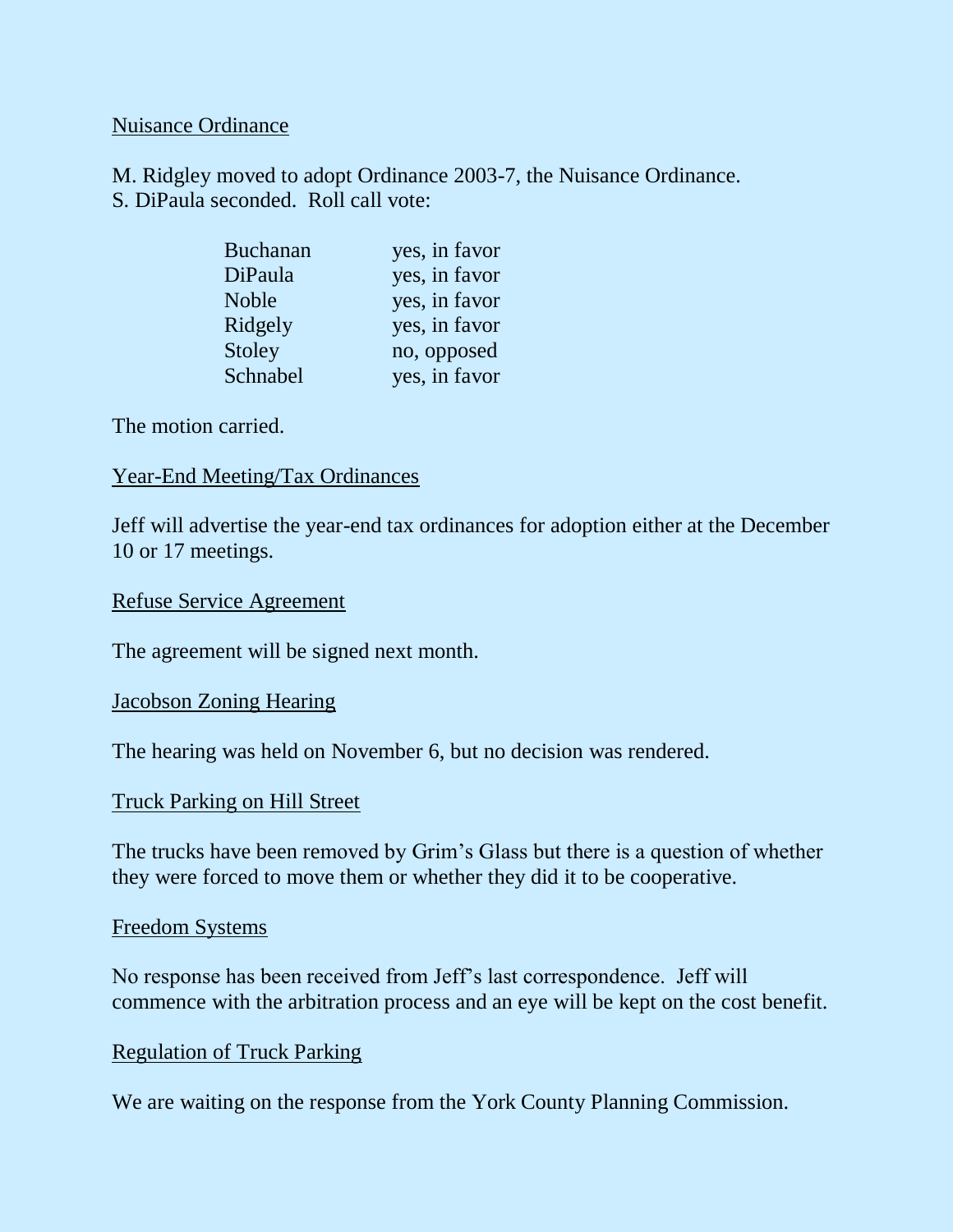# Water and Sewer Rates

The ordinance will be ready for adoption at either of the December meetings.

# Amendment to Zoning Ordinance Regarding Swimming Pools

We are waiting on the response from the York County Planning Commission.

# 127 Raypaula Drive

An inspection of the property will be done on Monday, November 17 at 3:00 p.m.

# Cable Franchise Agreement

Jeff is trying to set up a meeting with the general manager for either November 24, 25 or 26 late in the afternoon.

# **Public Safety, Welfare and Personnel** – Salvatore A. DiPaula, Jr.

# New Public Works Employee

The fourth employee started on November 3 and is working toward obtaining his commercial drivers license. Brian stated he would like to hire the  $5<sup>th</sup>$  man in 2005 who would have backhoe experience.

# Animal Control and Rescue League, Inc. Agreement

F. Noble moved to approve the 2004 agreement with Animal Control and Rescue League in Red Lion. R. Buchanan seconded. The motion carried with all in favor.

# Mutual Aid Agreement for Emergency Management

The word "regional" will be deleted where it appears. Council had a problem with the cost formula and there is no budget to show spending. Perhaps the cost formula should be based on per capita. Council felt the Borough spent a good deal of money on our EOC and they don't want this agreement to exempt other municipalities from fulfilling their obligations to provide an EOC for their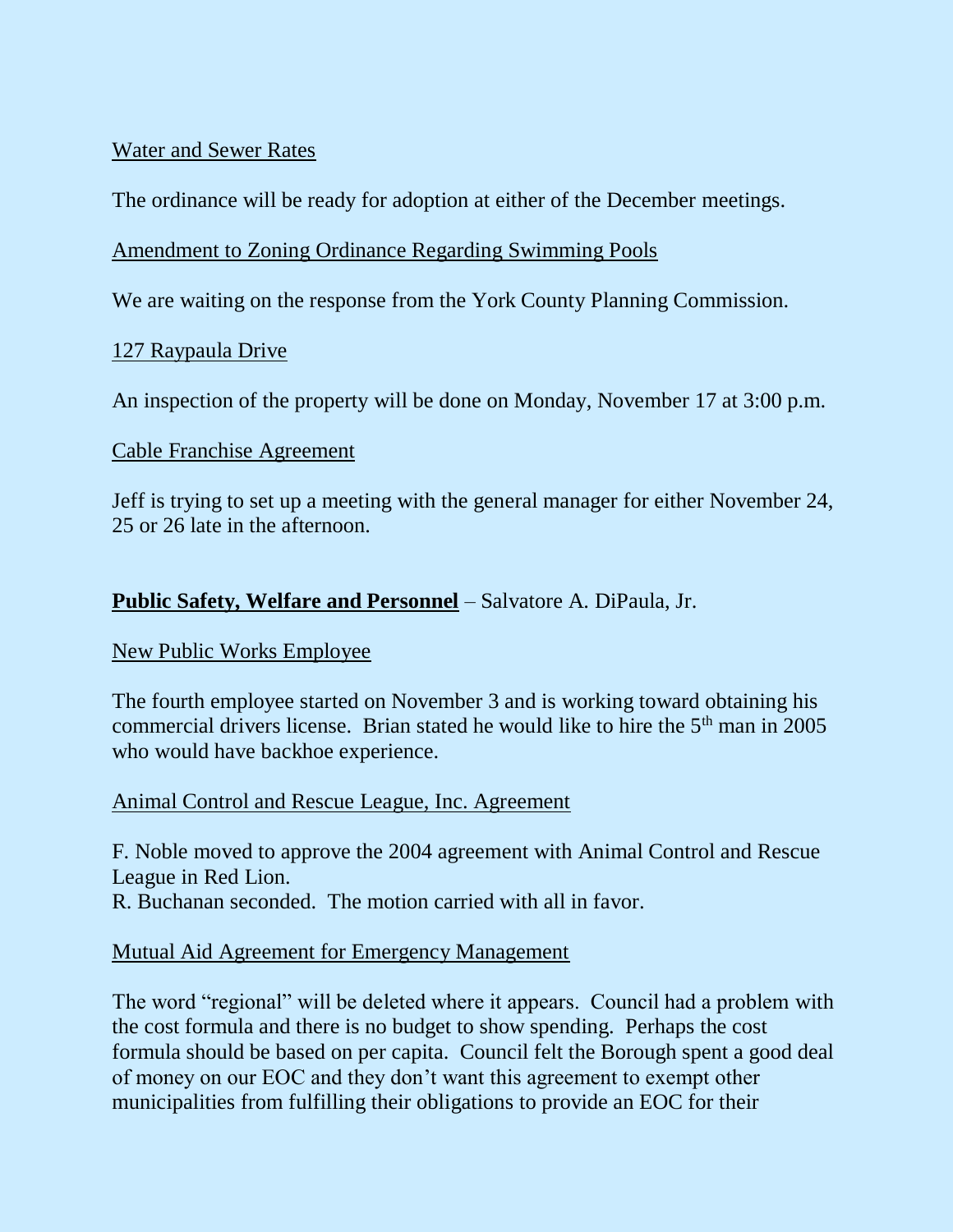community. It should not be a warrant to allow police protection to municipalities who do not pay for such services. Council is to get their thoughts to the Secretary for compilation and given to Nate Kirschman.

# **Secretary's Report** – Cindy L. Bosley

### Policy on Length of Time to Keep Meeting Tapes

Since the approved minutes are the official record of a meeting, Council felt a six month time to keep meeting tapes is sufficient.

R. Buchanan moved to adopt the policy that tapes from municipal meetings be retained for six months after the minutes are adopted. The tapes are for our internal use only.

M. Ridgely seconded. The motion carried with all in favor.

#### Tree Lighting Ceremony

The tree lighting will be held on Sunday, December 7 at 6:00 p.m.

#### Upcoming Meetings

December 10 – regular Council meeting December 17 - year-end meeting January 5 – reorganizational meeting January 14 – special meeting to discuss the sale of the library building

#### 104 South Main Street

The owners of 104 South Main Street were present to say they are interested in purchasing the strip of land where the Borough's Christmas tree is located. This will be discussed as part of the sale of the library property.

# **York Area Tax Bureau** – Frederick C. Noble

There was a 4% increase in total tax receipts from 2003 actuals; there will be a \$3/4 million shortfall in 2004 because of operating expenses which means that for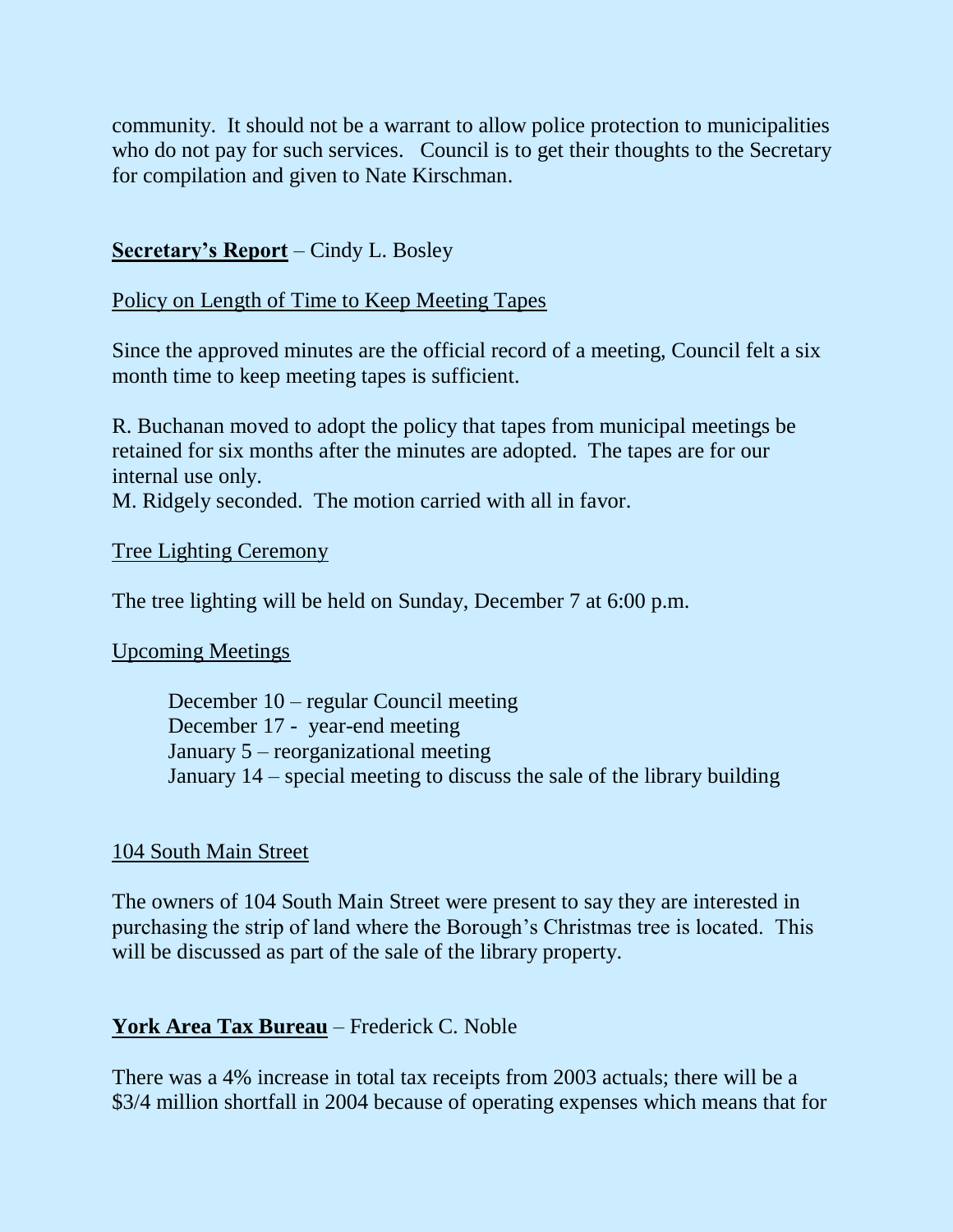the third year they will have to tap tax monies for operating expenses mainly because interest rates are down.

# **Recreation Board/Regional Recreation** – Frederick C. Noble

The Southern Regional Recreation Board has met twice in joint meetings that included representatives from all municipalities and the school board. They plan to change their name to SPAR (Southern York County Parks & Recreation). All programs will be run by volunteers and will be overseen by a Program Committee who will also be volunteers. Programs will not be run unless they are assured that they will not lose money. There was discussion of a paid part-time employee and a paid field scheduler. The next meeting will be in January. The existing agreement will need to be scrapped and a new one put in place.

F. Noble moved that a letter be sent to the SRRB that it is the Borough's intent to get out of SRRB in August, 2004 unless a new intergovernmental agreement is signed to the betterment of all the communities.

E. Stoley seconded. Roll call vote on sending the letter:

| <b>Buchanan</b> | no, opposed   |
|-----------------|---------------|
| DiPaula         | yes, in favor |
| <b>Noble</b>    | yes, in favor |
| Ridgely         | no, opposed   |
| <b>Stoley</b>   | yes, in favor |
| Schnabel        | yes, in favor |

The motion carried.

# Resignation of Anna Walter as the Citizen Representative

Anna Walters resigned due to conflicts with her schedule.

# **Planning Commission/Regional Planning Commission** – Eric W. Stoley

# Jacobson Hearing – 8 Spring Creek Drive

The hearing was held on November 6. The Borough's Planning Commission did not make a recommendation one way or the other.